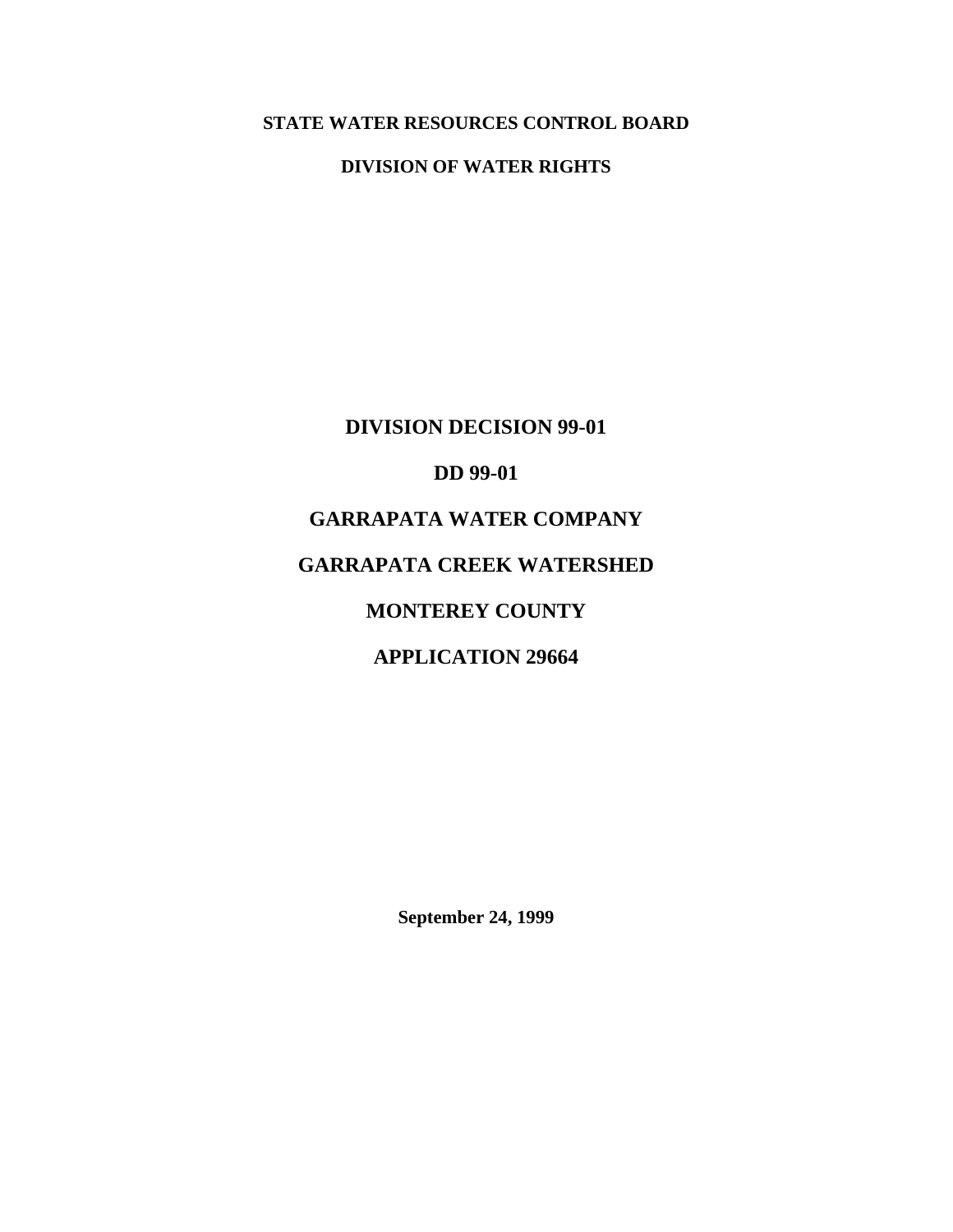### **DIVISION OF WATER RIGHTS DECISION 99-01**

## **GARRAPATA CREEK WATER COMPANY**

### **APPLICATION 29664**

### **1.0 INTRODUCTION AND OVERVIEW**

The State Water Resources Control Board (SWRCB), Division of Water Rights (Division) has reviewed the Water Right application of the Garrapata Water Company (Company) to divert 35 acre-feet per annum (afa) of water from the Garrapata Creek subterranean stream for domestic use within its service area.

The Garrapata Creek watershed is located about 10 miles south of the city of Carmel in Monterey County and encompasses an area of about 10 square miles. Figure 1 is a location map that shows the Garrapata Creek watershed, the location of the well used by the Company, the location of the area served by the Company, and other features in the area.

The review of this application has involved a lengthy process which included the distribution of a notice of the application and submittal of protests by interested persons, a field investigation, distribution of a staff analysis, submittal of objections to the staff analysis, a lawsuit by the Company against the SWRCB, a SWRCB hearing related to the jurisdictional aspects of the diversion, adoption of a decision on these the jurisdictional issues (D-1639), petitions for reconsideration of that decision, adoption of an order denying the petition for reconsideration and the issuance of this Division decision.

This Division decision is based on a review of all available information, including an evaluation of the hydrology of Garrapata Creek, the beneficial use of the water diverted, the public trust resources within the watershed and the potential impact of the Company's diversions on the public trust resources. As described in this decision, the Division has determined that a water right permit should be issued for this application, for diversion of up to 35 afa, with the inclusion of the following terms that are designed to protect the public trust resources within the Garrapata Creek watershed:

*Visible surface flow* The Company shall bypass visible surface flow downstream of its diversion, whenever there is visible surface flow upstream of the Company's well*.* 

*Monitoring and reporting* The Company must retain documents that demonstrate compliance with this term and notify the Division of any violation.

The Division has determined that this project is categorically exempt from the requirements of the California Environmental Quality Act (CEQA), for the reasons set forth in this decision.

### **2.0 BACKGROUND**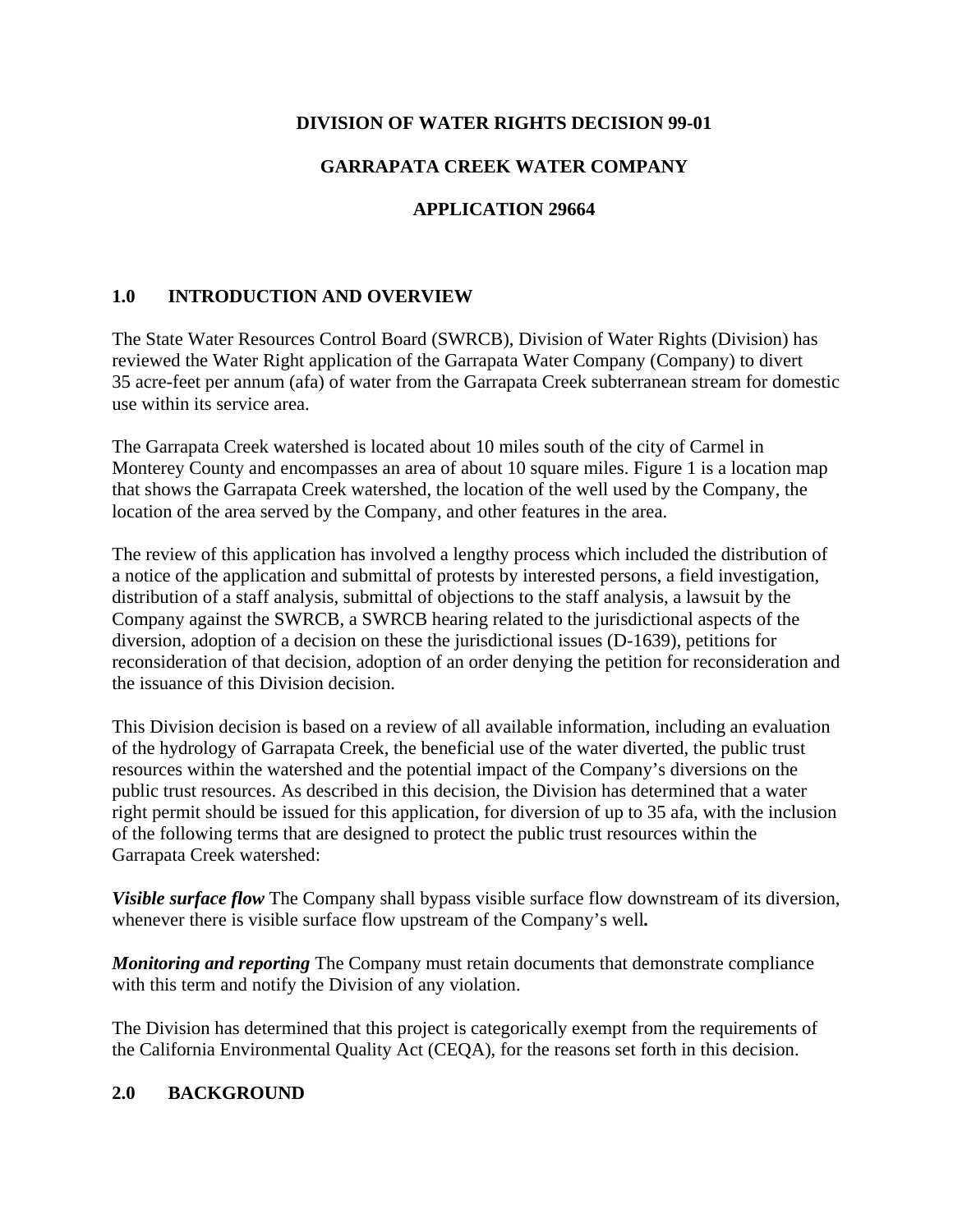## **2.1 Application/Project**

In February 1990, the Company submitted an application (A29664) to appropriate unappropriated water from the Garrapata Creek subterranean stream to the SWRCB. The application requested a water right permit for year-round direct diversion of 72,000 gallons per day (0.11 cubic feet per second (cfs)), not to exceed 81 afa. The application requested a water right permit to cover municipal/domestic water use within the Company's service area. Water is diverted by means of a 40 foot deep well located immediately adjacent to the creek, about 1,500 feet from the mouth of the creek. By letter dated June 18, 1999, the Company requested that the water right application be modified from 81 to 35 afa. The Division concludes that diversion of 35 afa is a reasonable estimate of current annual water use by the Company.

The existing water supply system has been in operation since 1962 and has diverted water from the Garrapata Creek subterranean stream during that entire period of time. The Company filed its articles of incorporation with the state on October 13, 1961. On July 17, 1962 the Public Utilities Commission issued its Opinion and Order Granting a Certificate of Public Convenience and Necessity to the Company. The State Board of Health issued a Water Supply Permit on April 9, 1963. The Company has invested considerable funds on the development of the water supply system. No other feasible sources of water are available in the immediate area.

### **2.2 Notice/Protests**

On January 3, 1992, the Division issued a notice of this application in accordance with section 1300 of the Water Code. Three protests were filed to Application 29664. Two parties submitted protests based on injury to prior rights. The parties resolved those two protests. The California Department of Fish and Game (DFG) filed a protest to Application 29664 which alleges that cumulative impacts of water diversions within the Garrapata Creek watershed are causing low flows in the creek. The protest does not specifically allege that the Company is or may be adversely impacting fish and wildlife resources in Garrapata Creek.

### **2.3 Field Investigation and Staff Analysis**

The Company and the DFG were unable to resolve the issues raised by the DFG protest. Accordingly, Division staff conducted an on-site field investigation with the parties on January 27, 1997, in accordance with Water Code section 1345.

Following the field investigation, Division staff prepared a Staff Analysis dated May 1997, that summarized the results of the staff investigation. The Staff Analysis recommended that a water right permit be issued to the Company, with the inclusion of terms that would require the Company to develop and implement water conservation measures when the flow in the stream dropped to certain levels.

The Staff Analysis was distributed to interested parties by cover letter by the Division Chief, dated May 16, 1997.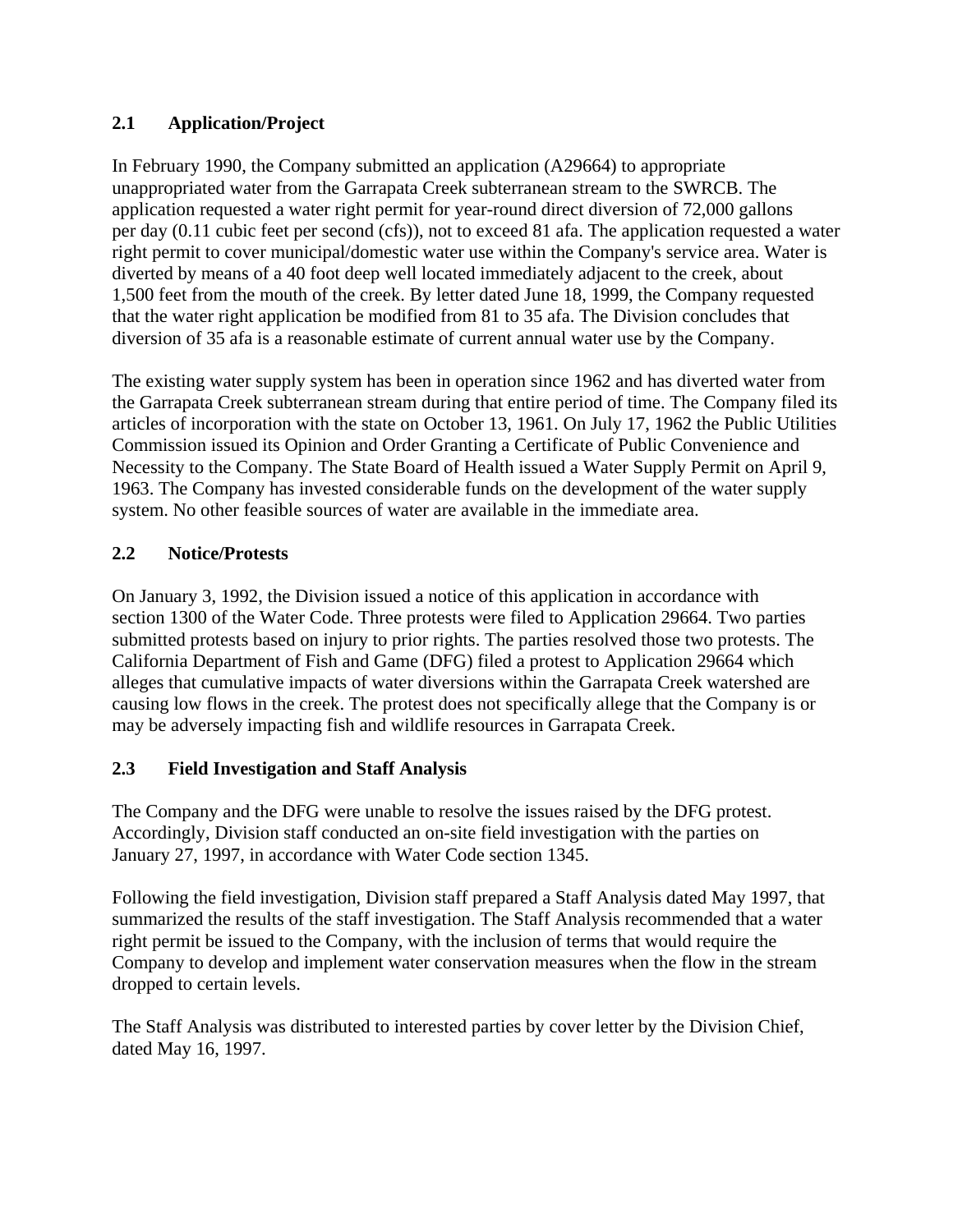On June 14, 1997, the Company filed an objection to the Staff Analysis and requested a hearing before the SWRCB in accordance with Water Code sections 1346 and 1347 in effect at that time. DFG also submitted a letter dated June 26, 1997; however, that letter was not submitted within the 30 day time requirement. DFG's letter expressed concerns regarding the permit terms recommended in the Division's Staff Analysis but did not object to the Staff Analysis and did not request a hearing.

In a separate but related action, on October 17, 1997, the National Marine Fisheries Service (NMFS) added steelhead to the list of threatened species, in accordance with the federal Endangered Species Act (ESA), in the area that encompasses the Garrapata Creek watershed.

By letter dated November 24, 1997, the Division advised the Company that the recent designation of steelhead as an endangered species would probably require the preparation of a draft Environmental Impact Report to determine the potential impacts associated with the Company's application. In addition, the Division advised the Company that it would need to sign a Memorandum of Understanding with the Division and would be obligated to pay all costs associated with the preparation of the environmental document. Finally, the Division advised the Company that the appropriate environmental document would have to be prepared before the SWRCB could schedule a hearing on the Company's objections to the Staff Analysis. It is this letter that resulted in the filing of a petition for writ of mandate against the SWRCB by the Company.

## **2.4 Lawsuit**

On December 24, 1997, the Company filed a petition for writ of mandate with the Monterey County Superior Court (M 39441) (Court). The Company requested that the Court direct the SWRCB to determine that the Company's project is exempt from CEQA.

On October 13, 1998, the Court entered a judgment granting a peremptory writ of mandate which requited the SWRCB to set aside its action of November 24, 1997, and to grant the Company a hearing on at least the jurisdictional issue of whether the SWRCB has permitting authority over the Company's diversion.

By letter dated October 27, 1998, Mr. Walter Pettit, Executive Officer of the SWRCB advised the Company that the Division's letter dated November 24, 1997 is set aside and that the SWRCB would hold a hearing in accordance with the judgment of the Court.

## **2.5 SWRCB Hearing**

The SWRCB held a hearing in Sacramento on February 1 and 2, 1999 to comply with the judgment granting a peremptory writ of mandate entered by the Court. A notice of the hearing was distributed to interested parties on October 28, 1998. The hearing notice identified the following key issues to be addressed at the hearing: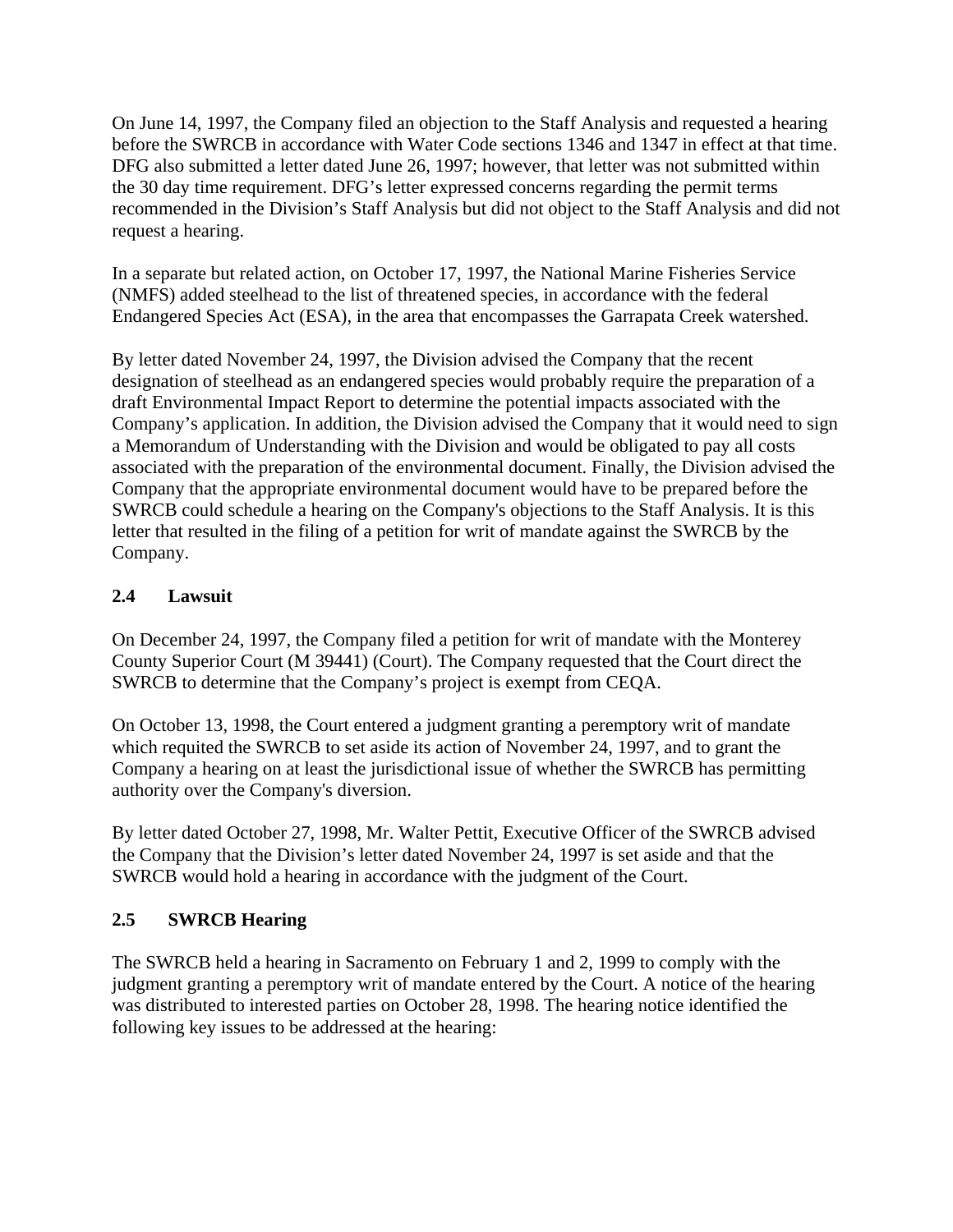- 1. At the point of diversion by the Company, is the water in the alluvium of the valley of Garrapata Creek part of a subterranean stream flowing through a known and definite channel?
- 2. Is the Company's project exempt from the CEQA?

On June 17, 1999, the SWRCB adopted Decision-1639 (D-1639) on the key issues raised at the hearing. The SWRCB concluded that:

- 1. The water in the alluvium of the valley of Garrapata Creek is part of a subterranean stream flowing through known and definite channels.
- 2. The diversion of water from the Garrapata Creek subterranean stream is within the permitting authority of the SWRCB.
- 3. The project as originally described in the Company's Application 29664 is not exempt from CEQA.

4. If the Company were to modify its project to limit the amount of water in its application to existing use, the project may be exempted from CEQA under the categorical exemption for existing facilities.

Two parties (e.g., DFG and Cal Trout) submitted petitions for reconsideration of D-1639, in accordance with California Code of Regulations, title 23, § 768. At the September 1, 1999 board meeting, the SWRCB adopted Order #99-08 denying the petitions for reconsideration.

## **3.0 HYDROLOGY**

### **3.1 General**

The streamflow of Garrapata Creek is typical of other central coastal streams. The creek has higher flows in the winter and lower flows in the summer. There is substantial variation in the annual, seasonal and daily streamflow, depending on the amount of precipitation within the watershed. Garrapata Creek is a perennial stream and has summer flow, even during drought years. Similar to many other coastal streams, Garrapata Creek has a shallow alluvial aquifer associated with the surface stream. Decision 1639 determined that groundwater in the alluvial aquifer is a subterranean stream. The fact that the surface flow in the creek has never been observed to dry up indicates that the alluvial aquifer is fully recharged year round**.** 

### **3.2 Estimated Annual Runoff**

As described in the Staff Analysis dated May 1997, Division staff estimated the average annual impared runoff of Garrapata Creek to be approximately 4,668 afa. That estimate was based on a comparison to recorded streamflow data from the adjacent Big Sur watershed, an evaluation of anecdotal streamflow measurements taken in Garrapata Creek between 1988 and 1996 and an analysis of existing diversions within the watershed. During the SWRCB hearing, Dr. Johnson, a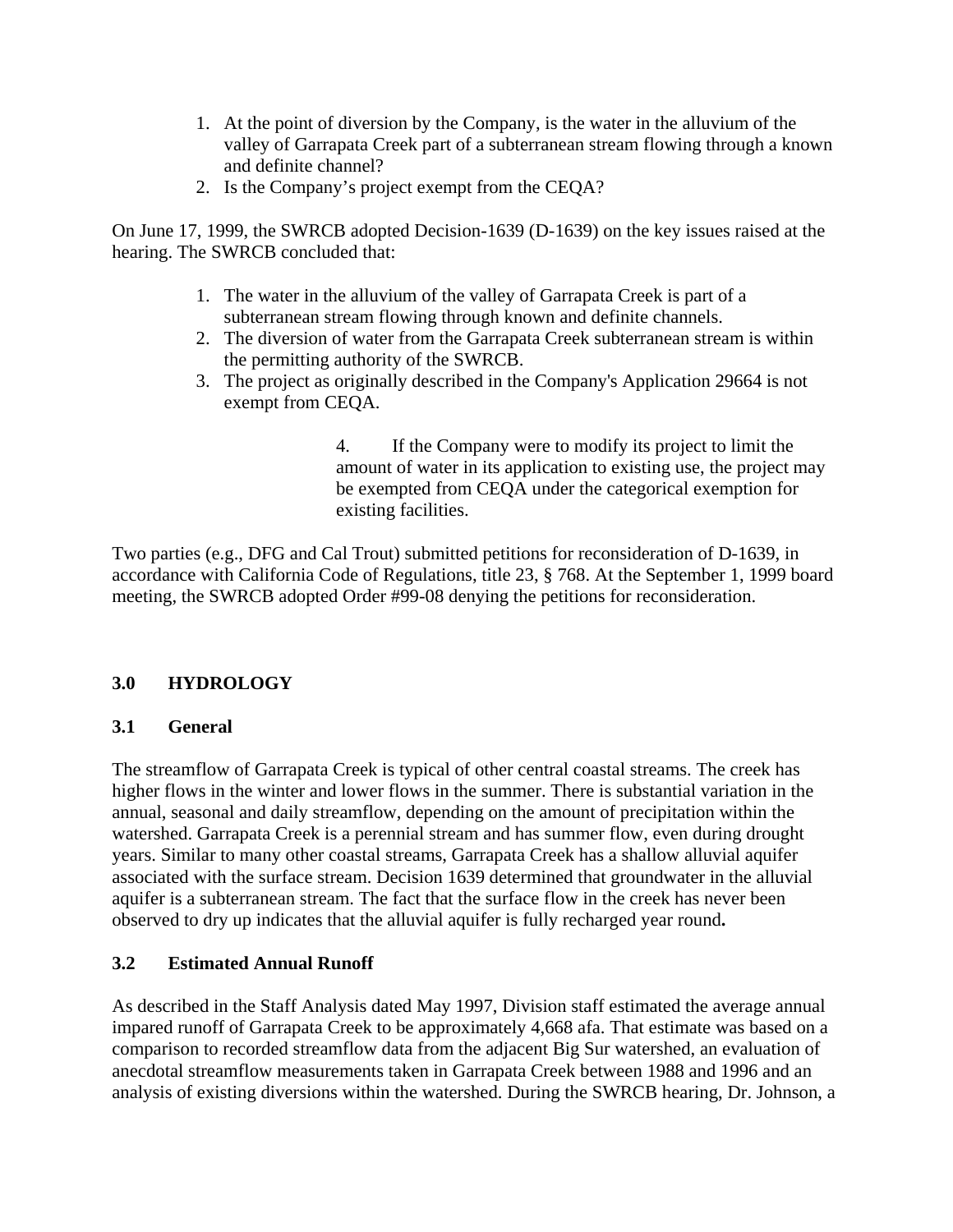hyrogeologist, presented testimony on behalf of the Company relating to the hydrology of Garrapata Creek and estimated the total annual impared runoff to be 5,000 and 5,200 afa, using two methods. The annual discharge estimated by Division staff (4,668 afa) is virtually the same as the discharge estimated by Johnson (5,000 and 5,200 afa). Figure 2 below is a hydrograph showing the estimated average streamflow for Garrapata creek.

### **Figure 7**

#### **Estimated Average Annual Total Discharge and Baseflow of Garrapata Creek**

 In hydrologic modeling, streamflow is frequently divided into two components - - runoff and baseflow. The runoff component is the surface flow that occurs during or immediately following a rainstorm. The baseflow component consists of the contributions from surface flow, from spring and seeps, and the contributions from groundwater released from bank and channel storage. The baseflow of Garrapata creek is estimated to be 1,900 afa. The quantity of surface flow during the low-flow summer period depends, almost entirely, on the amount of baseflow.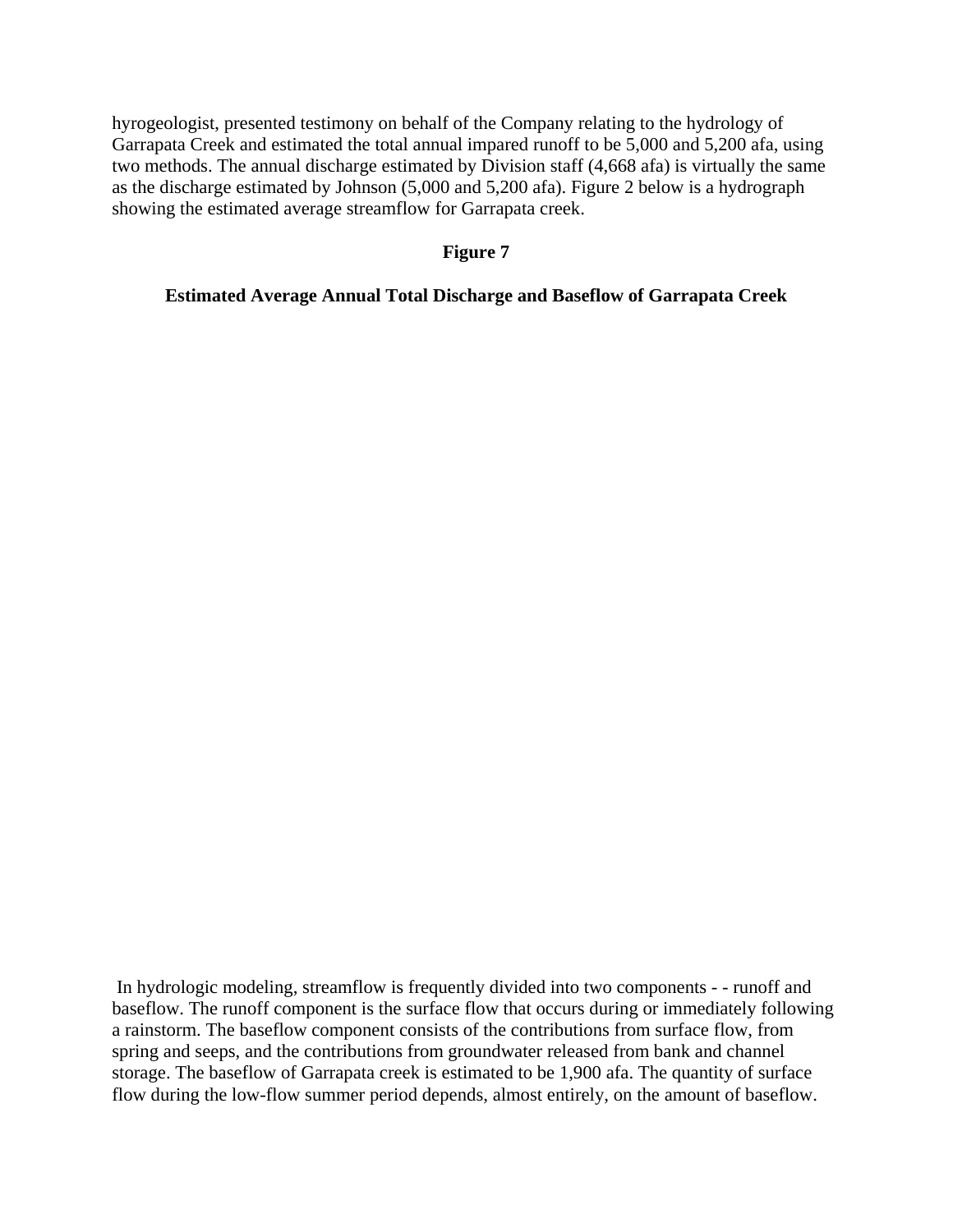As indicated in Figure 2, Garrapata creek has flows of approximately 18 cfs during the peak winter runoff period and has flows of approximately 0.5 cfs during the low-flow summer period.

There are very few diversions of water from Garrapata Creek. Division records indicate that there are 10 recorded diversions with total maximum water rights of approximately 500 afa upstream of the Company's diversion. The actual amount of water diverted in any year is often much less than these maximum water rights. Since the existing diversions are for minor amounts of water, the existing flow regime in the creek is comparable to the unimpaired or natural flow conditions.

The Company's well is located 1,500 feet from the ocean. Consequently, the Company's pumping/diversions can only affect the quantity of flow in the 1,500-foot long section of Garrapata Creek between the well and the mouth of the creek and may also affect the quantity of flow in the lagoon located at the mouth of the creek.

## **3.3 Flow during summer months**

The quantity of surface flow during the low-flow summer months is particularly important for the protection of public trust resources. In addition to the estimates of discharge and the estimated hydrographics there is other information that indicates that Garrapata Creek is a perennial stream and has summer flow, even during drought years:

- o During the hearing, Mr. Layne, representing the Company, stated that, based on personal observations, the creek has always had flow during the summer, even during the 1976/77 drought, which was an extraordinarily severe drought.
- o Cole Weston, who is 85 years old and has lived in the area his entire life, stated that the stream always has flow.
- o In the PUC application filed in 1962 Mr. Layne stated that in 1961, an extraordinary dry year, water was flowing in the creek at the rate of approximately two cfs.
- o Mr. Layne stated that flow was 14 cfs in July 1997.
- o A trout farm existed near mouth of creek (see figure 1) for many years, which indicates water of acceptable quality and quantity is available on a year-round basis.

Dr. Williams, presented testimony at the SWRCB hearing on behalf of DFG. Dr. Williams took several streamflow measurements, as indicated in Table 1 below in areas upstream from the Company's well. These data indicate that Garrapata Creek has surface flow during the summer months.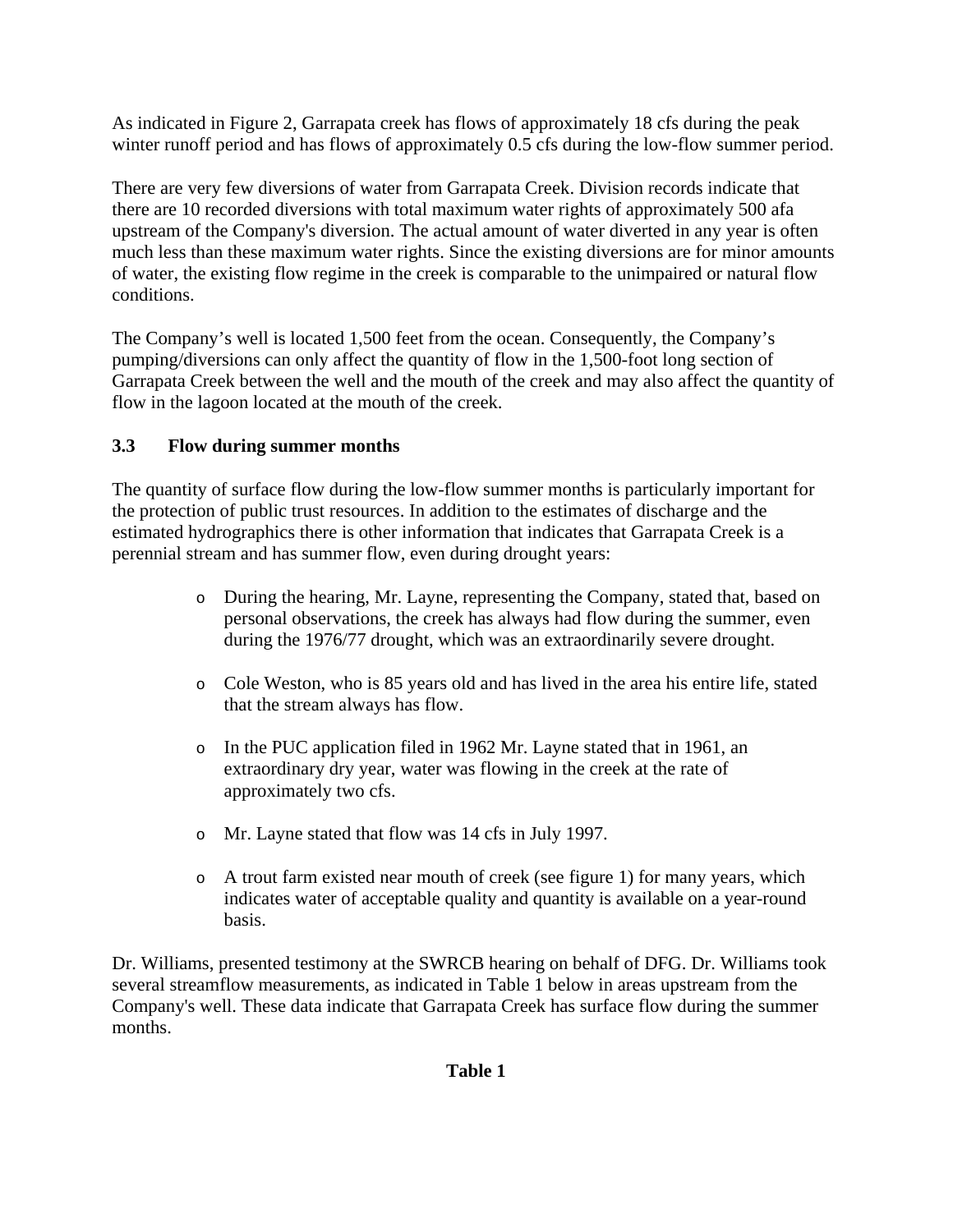| Date       | Streamflow (cfs) |
|------------|------------------|
| $10-21-88$ | 0.26             |
| 08-12-89   | 0.14             |
| 09-08-90   | 0.05             |
| 12-14-91   | 0.26             |
| 09-26-92   | 0.17             |
| 10-20-96   | 0.52             |

### **Measurements of Streamflow in Garrapata Creek**

Mr. Layne performed calculations to determine the effect of pumping from the Company's well on the depletion of the surface flow. Mr. Layne's calculations show that the stream depletion caused by pumping 81 afa would reduce the depth of the water in the stream by 0.008 foot. An accurate assessment of the impact of groundwater pumping on streamflow only can be determined by performing detailed expensive aquifer testing with streamflow measurements.

### **4.0 PUBLIC TRUST RESOURCES**

The following provides a discussion relating to the public trust resources within the Garrapata Creek Watershed.

### **4.1 Steelhead**

On October 17, 1997, the NMFS added steelhead to the list of threatened species in the area that encompasses Garrapata Creek watershed, in accordance with the federal ESA. Steelhead are an anadromous fish. That means that they are born in the stream, migrate to the ocean where the live as an adult and then migrate back to their stream of birth to spawn and repeat the life cycle.

Maintaining steelhead populations in good condition requires the proper combination of several factors which include flow, water temperature, water quality, geomorphology (or condition of the streambed), riparian habitat, cover, food and absence of barriers to fish passage. The flow regime in the stream is particularly important for the successful production of fish. Ideally, the flow regime would replicate the natural flow regime, with high flow in the fall and winter to assist in the upstream migration, spawning and incubation of the young steelhead. During the summer it is important to maintain adequate flow, of acceptable temperature and dissolved oxygen levels, to provide suitable habitat for steelhead rearing. Adequate flow is also important for the maintenance of riparian habitat which in turn, provides a riparian canopy to maintain lower water temperatures and to provide a food supply. As described in section 3.2, there are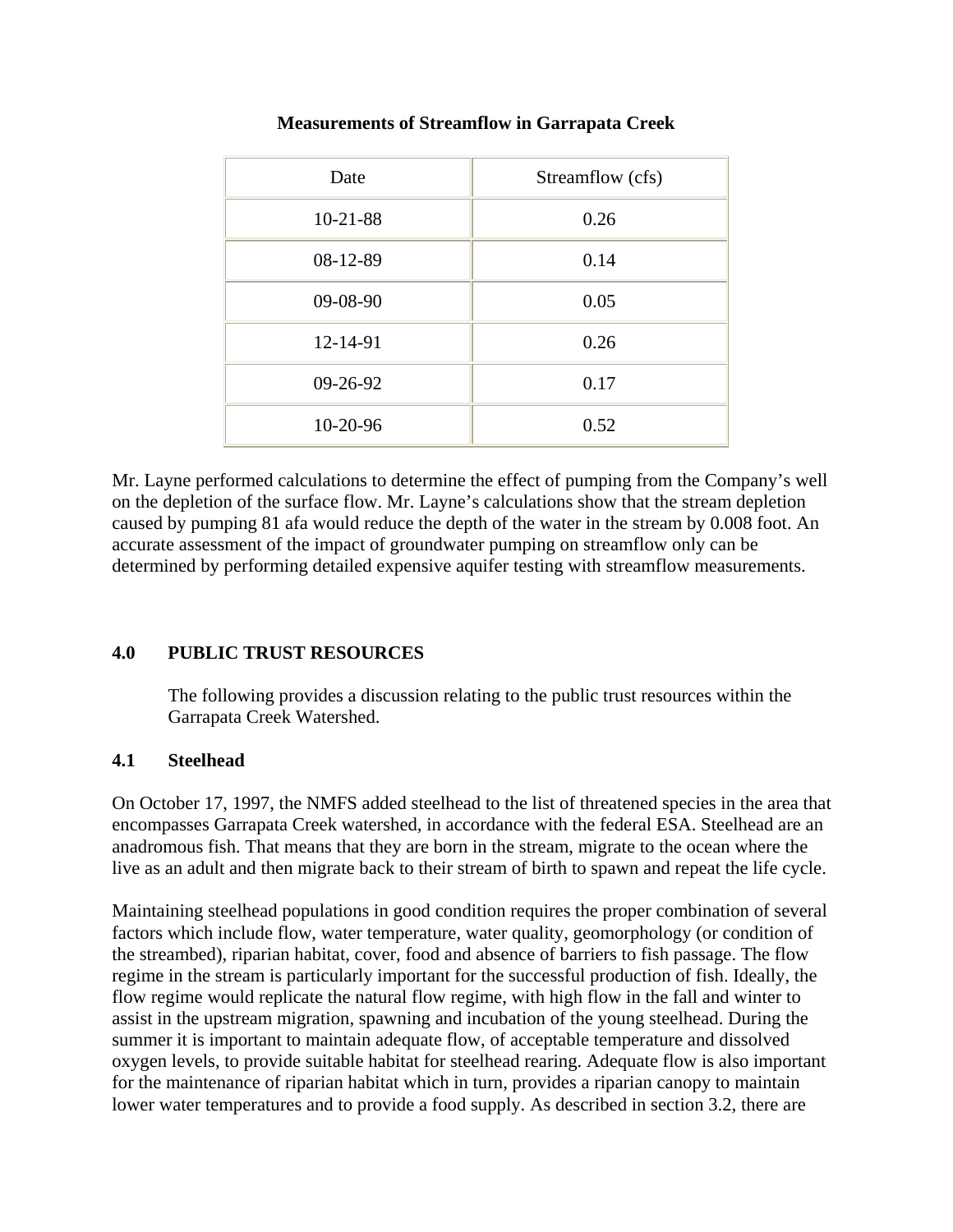very few diversions from Garrapata Creek (total diversions excluding the Company's is 0.36 cfs and storage is non-consumptive). According the flow regime is a natural one and is adequate to maintain steelhead in good condition.

During the 1999 SWRCB hearing, DFG submitted evidence relating to the condition of the steelhead in the 1,500-foot long stream reach between the Company's well and the mouth of the creek and in the lagoon. This evidence included a stream survey conducted by DFG staff in 1990 and two surveys conducted by DFG in 1998, immediately prior to the SWRCB hearing.

In 1990 the DFG conducted a survey to assess the condition of the fishery resources throughout the entire Garrapata Creek watershed. The summary report prepared by DFG staff states that steelhead are generally in good condition throughout the watershed and the lower portion of Garrapata Creek below the Company's point of diversion. DFG concluded that the major problems impacting fishery resources are due to sedimentation from the granitic soils resulting from past logging practices and improper road grading, not stream depletion caused by the Company pumping its well.

On November 6, 1998, DFG conducted an on-site field investigation to observe stream habitat conditions prior to the SWRCB hearing. DFG staff estimated the flow to be 4 cfs and the water depth to be 1½ to 2 feet deep in the vicinity of the Company's point of diversion. Photographs accompanying the DFG exhibit indicate that the creek is approximately 10 to 20 feet wide. DFG staff stated that steelhead habitat looked to be in fair condition. Steelhead were observed in the stream section between the point of diversion and the lagoon. According to DFG, lagoons can be more productive for steelhead rearing than the stream itself. Water depth in the lagoon was relatively deep. DFG staff stated that they observed many steelhead in the upper end of the lagoon, ranging in size from 3 to 10 inches.

On November 24, 1998, DFG conducted an electroshock survey of Garrapata Creek about 0.25 mile upstream of the Highway 1 bridge, near the Company's point of diversion. The electroshock sample was conducted in a pool about 100 yards long. A total of 18 steelhead were surveyed ranging in length from 77 to 135 mm. (i.e., about 3 to 4 inches). DFG stated that all steelhead that were examined were in good condition. Photos submitted with the DFG exhibit indicate that the stream reach is about 10 to 20 feet wide.

Although DFG has conducted several surveys of steelhead and other fishery resources, DFG did not submit specific recommendations for a flow regime or other measures needed to protect, preserve or enhance steelhead or other public trust resources, nor did they show the need for any measures. All of the evidence in the record shows that steelhead are in good condition at or below the Company's point of diversion, from which the Company has been diverting water since 1962.

On coastal streams a sand bar will usually develop at the mouth of the stream which can prevent the upstream migration of steelhead. Frequently, substantial rainfalls, with high stream flows, are needed in the late fall/winter in order to breech the sandbar and allow the steelhead to migrate upstream. Because of the topography of Garrapata Creek, these peak flows are not as important for breeching the sandbar as in other comparable coastal streams. In their 1998 survey, DFG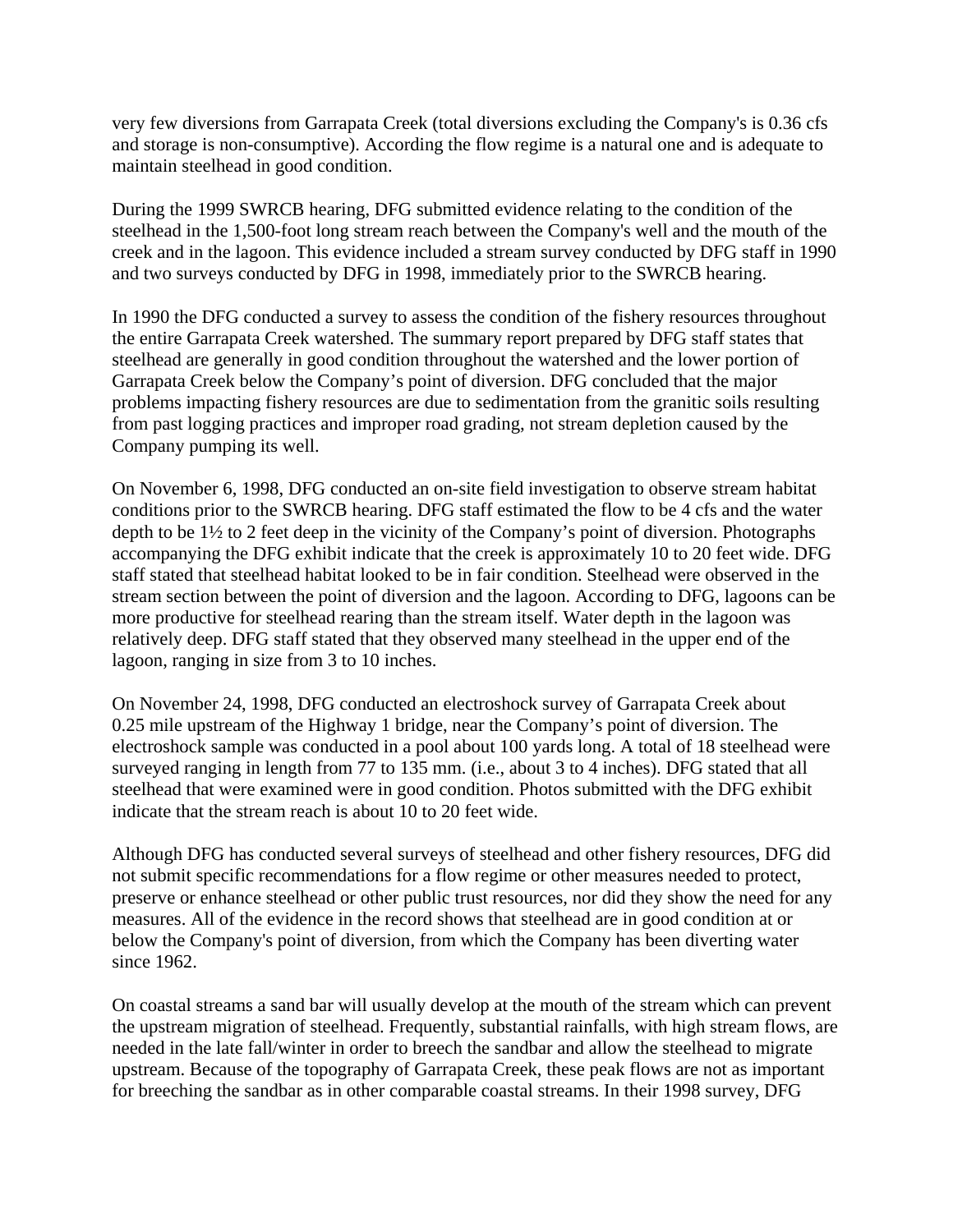stated that the mouth of the stream was open prior to significant winter rains, which indicates that sand bar remained open throughout the entire year. Dr. John Williams also testified that the beach at the mouth of Garrapata Creek is relatively narrow and at a low elevation (i.e. close to sea level.), and, consequently, steelhead can move into the lagoon relatively easily during high tides.

# **4.2 Red Legged Frog**

On May 20, 1996, the U.S. Fish and Wildlife Service (USFWS) added the red-legged frog to the list of threatened species in the area that encompasses Garrapata Creek, in accordance with the federal ESA. The red-legged frog usually lives along the margins of a stream and generally prefers ponds and relatively slow moving water. This flow regime is in contrast to the flow regime preferred by steelhead.

It is uncertain whether red-legged frogs are found within the Garrapata Creek watershed. During the 1999 hearing, Steve Herrera, an Environmental Specialist with the Division, testified that during a site visit in 1998 he saw a frog but could not confirm the species. DFG staff testified that Garrapata Creek provides habitat that is suitable for red-legged frogs. DFG staff also testified that they have not conducted any surveys to confirm the presence of red-legged frogs along Garrapata Creek. DFG said that the proper protocol for confirming the presence of redlegged frogs requires substantial time and resources and DFG has not conducted those studies.

## **4.3 Riparian Habitat**

The flow in the creek is important for maintaining the riparian habitat in good condition. Maintaining the riparian habitat in good condition, in turn, is important to preserving the steelhead and other public trust resources. During the past ten years, Division staff and DFG staff have conducted several on-site inspections of Garrapata Creek. During those site inspections, the habitat within the riparian corridor, below the Company's well, appeared to be in good condition and provided a dense canopy over the creek.

# **4.4 Other Species**

During the SWRCB hearing, some information was submitted relating to southwestern pond turtle and tidewater gobies. There is no evidence in the Division's files to determine whether southwestern pond turtles or tidewater gobies are present in the watershed and/or whether the Company's pumping would have any impact on the habitat needed to maintain these species in good condition.

## **4.5 Conclusions**

In order to protect steelhead, the riparian habitat and other public trust resources within the lower portion of Garrapata Creek, the Division will limit the rate of diversion to 0.11 cfs and require that the Company bypass visible surface flow in the lower portion of Garrapata Creek when there is visible flow 100 yards upstream of the Company's well.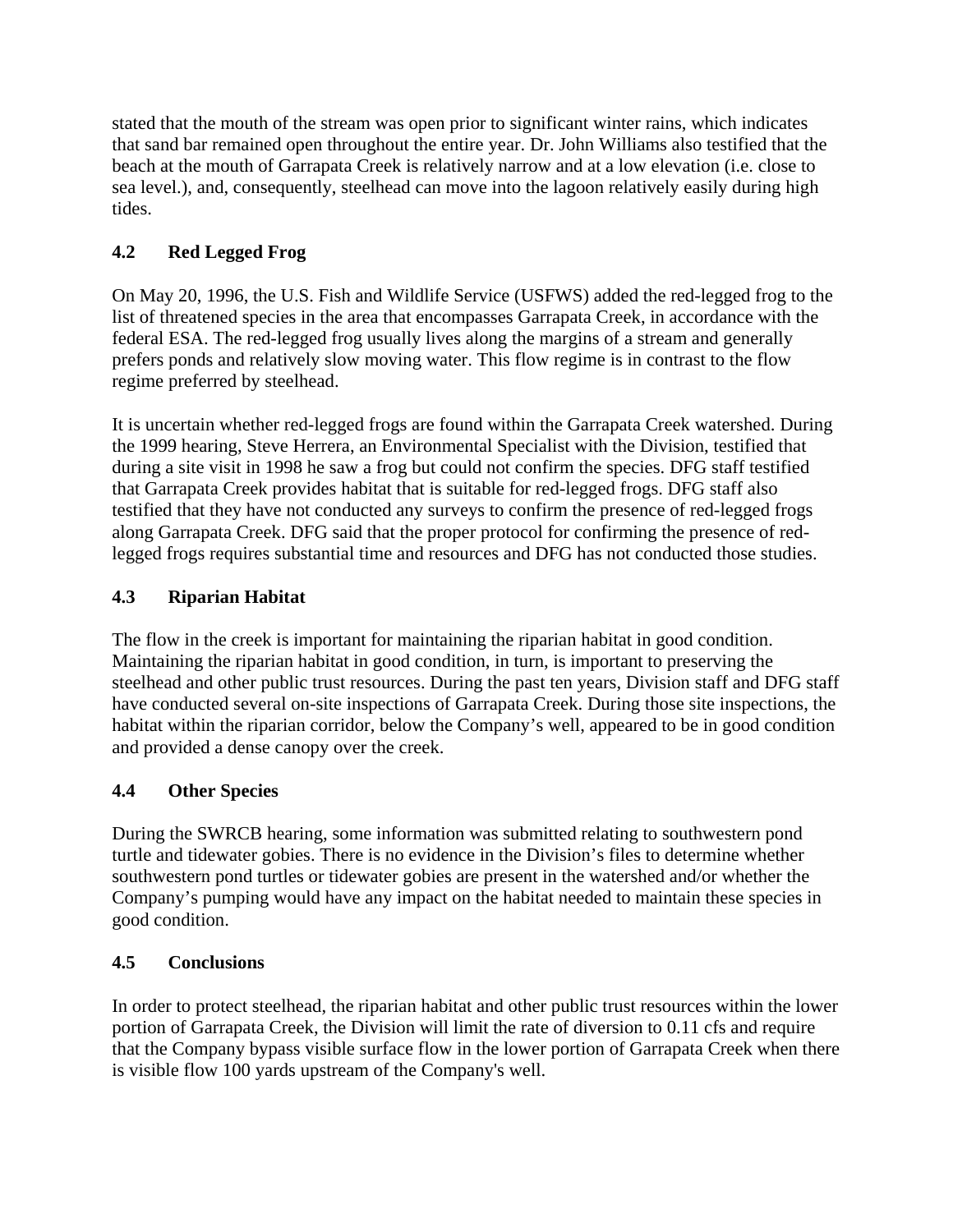Requiring the Company to bypass visible surface flow in the lower portion of Garrapata Creek should provide sufficient flow - - both surface and subsurface flow - - to maintain the riparian habitat in good condition. Maintaining visible surface flow, coupled with the subterranean stream of Garrapata Creek, should also insure the presence of some pools in the stream, which are important for steelhead rearing, even during drought years.

## **5.0 WATER AVAILABILITY**

## **5.1 General**

To issue a water right permit, the Division must find that unappropriated water is available to supply the applicant. (Wat. Code §1375 (d).) Unappropriated water includes water that has not been either previously appropriated or diverted for riparian use. (Wat. Code §1202.) The Division must also consider the effect of the proposed diversion on public trust resources and attempt, where feasible, to avoid or minimize harm to those resources. (National Audubon Society v. Superior Court (1983) 33 Cal. 3d 419, 426 [189 Cal. Rptr. 346, 349].)

When acting on water right applications, the Division must determine whether water is available for appropriation. The determination of water availability must take into consideration impacts to other legal water users and public trust resources, the quantity of water needed to satisfy downstream prior rights, and the quantity of water needed to protect public trust resources.

## **5.2 Annual Runoff**

As indicated in section 3.2 above, there is approximately 5,000 acre-feet of runoff each year. The Company's water right permit would allow diversion of 35 afa, or less than 1% of the total annual runoff.

## **5.3 Flows needed to protect fish**

As stated in section 4.1, the steelhead in Garrapata Creek appear to be in good condition while the diversion by the Company has occurred since 1962. Specific streamflow for Garrapata Creek have not been recommended by DFG. However, fish and the riparian corridor downstream of the Company's point of diversion need a continuous flow of water to maintain pools and to water the riparian habitat. It appears that this continuous flow, even during the summer months has existed in the past. In order to ensure that the Company continues to allow this flow to pass, the Company's water right permit should be conditioned to limit the rate of diversion to 0.11 cfs and to require the Company to bypass at all times visible surface flow whenever it is diverting water and there is visible surface flow 100 yards upstream of the Company's well.

## **5.4 Peak Flows**

Peak flows that occur in the fall/winter may be important for breaching the sand bar at the mouth of the creek and for maintaining suitable geomorphological conditions in the creek below the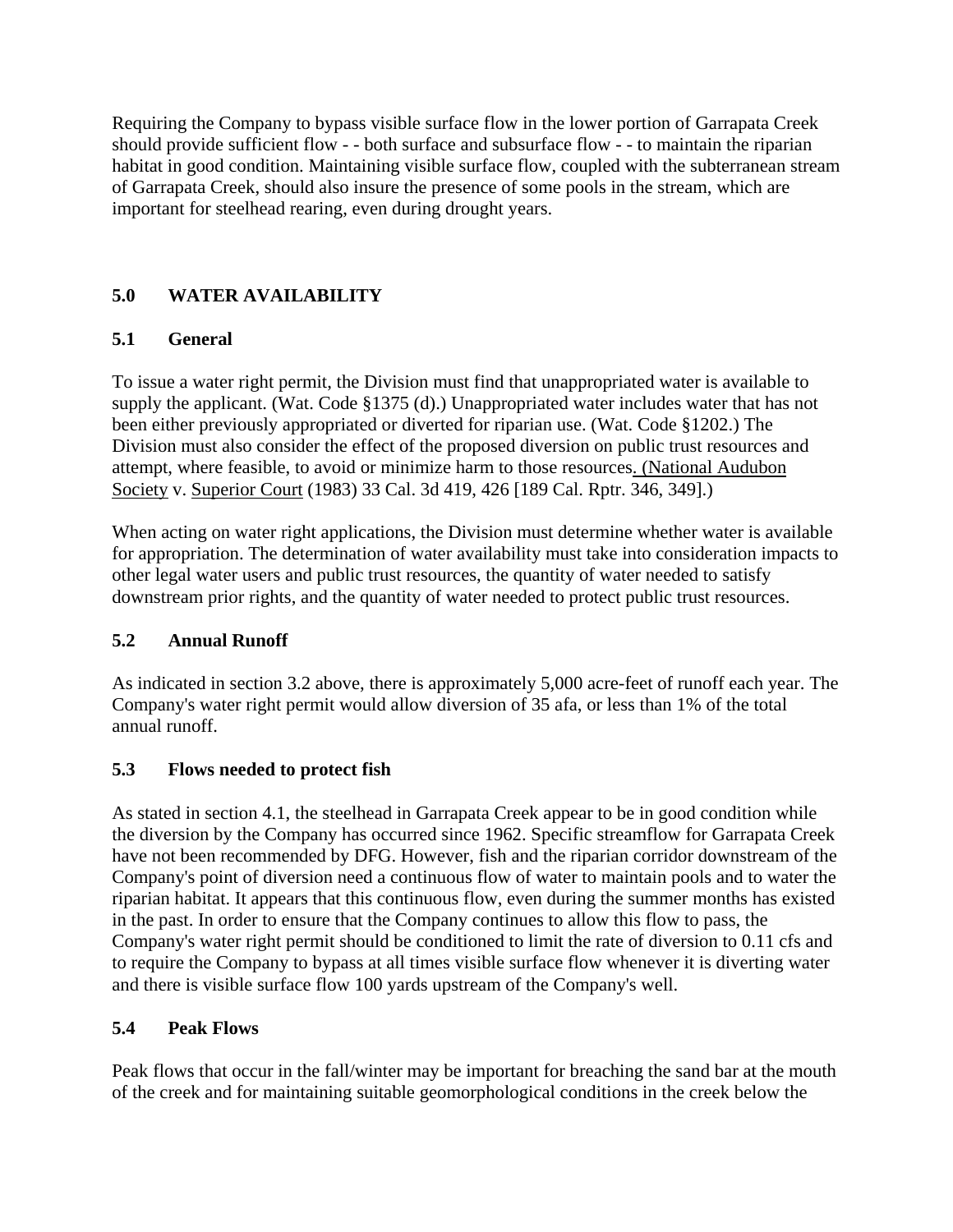Company's diversion. Since the Company would divert at a rate of 0.11 cfs, the Company's diversion would have no significant impact on peak flows.

## **5.5 Impact to prior rights**

There is one other known well downstream of the Company's well that is diverting water under a claim of riparian right to the State Park ranger's residence for domestic use. No injury has been claimed by the downstream diverter due to the Company's diversion. Accordingly, the Division finds that there is no harm to prior rights caused by the Company's diversion.

### **5.6 Conclusions**

Sufficient water is available for appropriation by the Company and to protect prior rights and to provide adequate flow to maintain fish and other public trust resources in good condition.

## **6.0 COMPLIANCE WITH THE CALIFORNIA ENVIRONMENTAL QUALITY ACT (CEQA)**

In general, CEQA applies to discretionary projects, which are proposed to be carried out or approved by public agencies. (Pub. Resources Code §21080(a).) The Company's Application 29664 is a discretionary project as defined in CEQA. (Pub. Resources Code §21065; Cal. Code Regs., tit. 14, §15357.) Therefore, CEQA applies to the Division's action on Application 29664. The SWRCB is the lead agency. (Pub. Resources Code §§21067, 21080.1, 21165; Cal. Code of Regs., tit. 14, §15050.)

The CEQA Guidelines include a categorical exemption for existing facilities. (Cal. Code Regs., tit. 14, §15301.) Section 15301 describes existing facilities, which are exempt as:

 "[T]he operation, repair, maintenance, permitting, leasing, licensing, or minor alteration of existing public or private structures, facilities, mechanical equipment, or topographic features, involving negligible or no expansion of use beyond that existing at the time of the lead agency's determination." (Emphasis added.)

The baseline for determining whether the existing facilities exemption applies is the time the agency determines CEQA applicability to its action on the project, not the effective date of CEQA. (*Bloom v. McGurk* (1994) 26 Cal.App.4th 1370 [31 Cal.Rptr.2d 914, 918]; Cal. Code Regs., tit. 14, §15301.)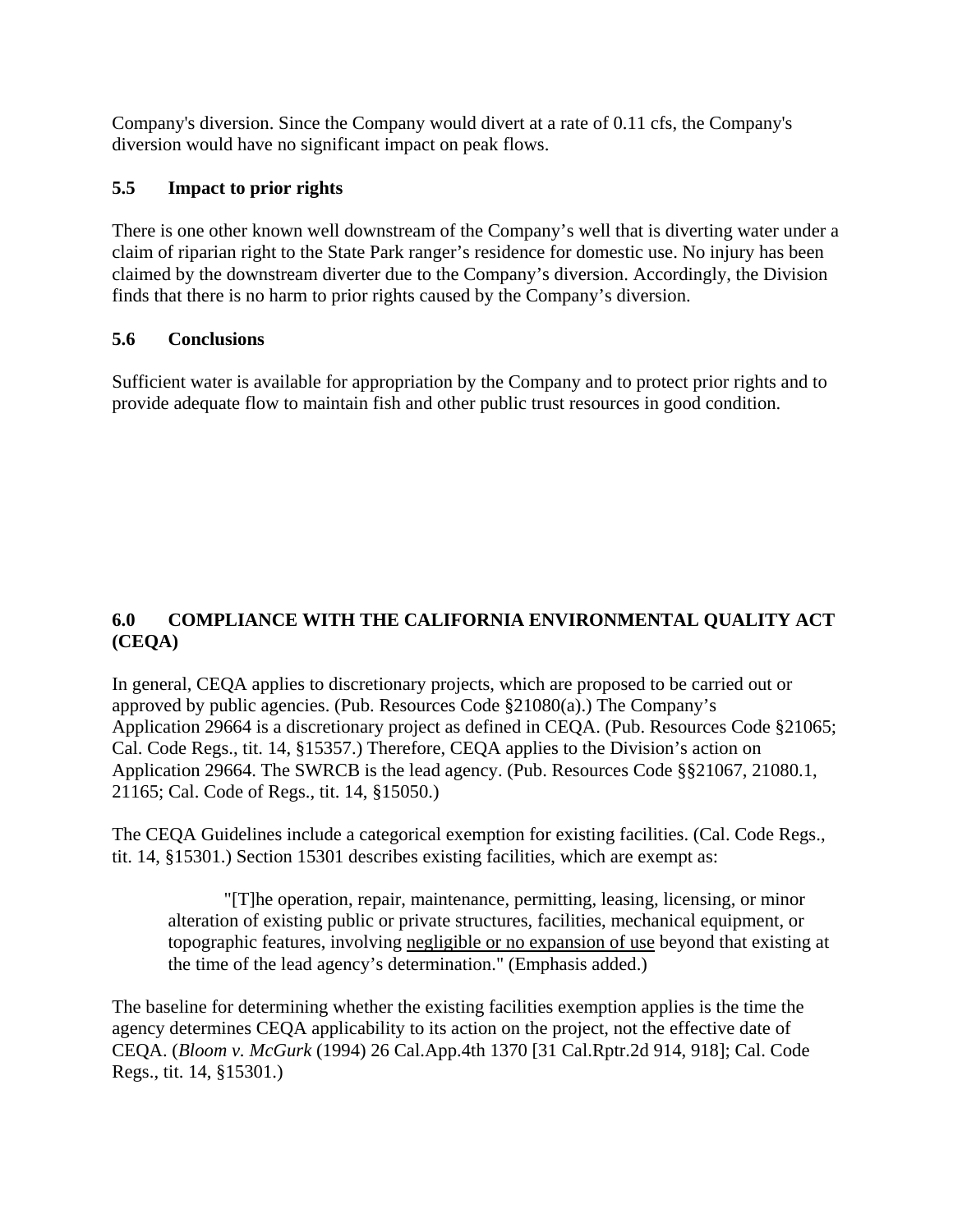The amount of water applied for in Application 29664 (35 afa) is the existing water use of the Company. The Division concludes that CEQA applies to approval of Application 29664 and further concludes that Application 29664 is categorically exempt as an existing facility because there is no expansion of use beyond that existing at the present time.

The CEQA Guidelines contain exemptions to the categorical exemptions to CEQA. (Cal.Code Regs., tit. 14, §15300.2.) Subdivision (c) of section 15300.2 applies where "there is a reasonable possibility that the activity will have a significant effect on the environment due to unusual circumstances." According to CEQA, a "significant effect on the environment" is defined as "a substantial, or potentially substantial, adverse change in the environment." (Pub. Resources Code §21068 (emphasis added). See also Cal. Code of Regs., tit. 14, §15382.) "Environment" is defined in CEQA and the Guidelines as "the physical conditions which exist within the area which will be affected by a proposed project including...fauna...." (Pub. Resources Code §21060.5; Cal. Code Regs., tit. 14, §15360.) According to *Bloom, supra*, and section 15301 of the CEQA Guidelines, the baseline for analyzing change in the environment is the time of the Division's determination. This decision makes that determination. There is no evidence in the record that operations of the Company will be altered in a manner that could adversely affect the environment. Accordingly, by definition, there cannot be a significant effect on the environment because there is no change in the environment.

The mere existence of "unusual circumstance" does not necessarily preclude the applicability of a categorical exemption. Rather, there must be a reasonable possibility of a significant effect as a result of the unusual circumstance. Thus, the presence of a threatened species does not preclude use of a categorical exemption if there will be no effect on the species or its habitat, or any potential effect would be beneficial. Here, there is no evidence of any change in the environment caused by unusual circumstances because both the steelhead and the Company's diversion are part of the existing environment. Nor is there any evidence that the Company's diversion is causing a significant adverse impact on the steelhead in Garrapata Creek. (See section 4.1 above.) Therefore, the Division concludes that the exception to the exemption does not apply, and the Division's action on the Company's application is categorically exempt from CEQA.

### **7.0 CONCLUSIONS**

The Division concludes that the Company's existing diversion of 35 afa is both reasonable and beneficial. There are no feasible alternative sources of water available to the Company. The Company has spent considerable funds on the development of the existing water supply system. The Company has diverted water from Garrapata Creek for over 37 years. Substantial development has taken place based on the reliance on this source of water to meet existing needs. Consequently, approval of this application is in the public interest.

The Division has evaluated the hydrology of Garrapata Creek and the amount of water available for appropriation. The Division finds that Garrapata Creek has an average annual runoff of about 5,000 afa at the Company's point of diversion. The Company's diversion of 35 afa represents less than 1 percent of the average annual runoff. Based on a review of all available information, the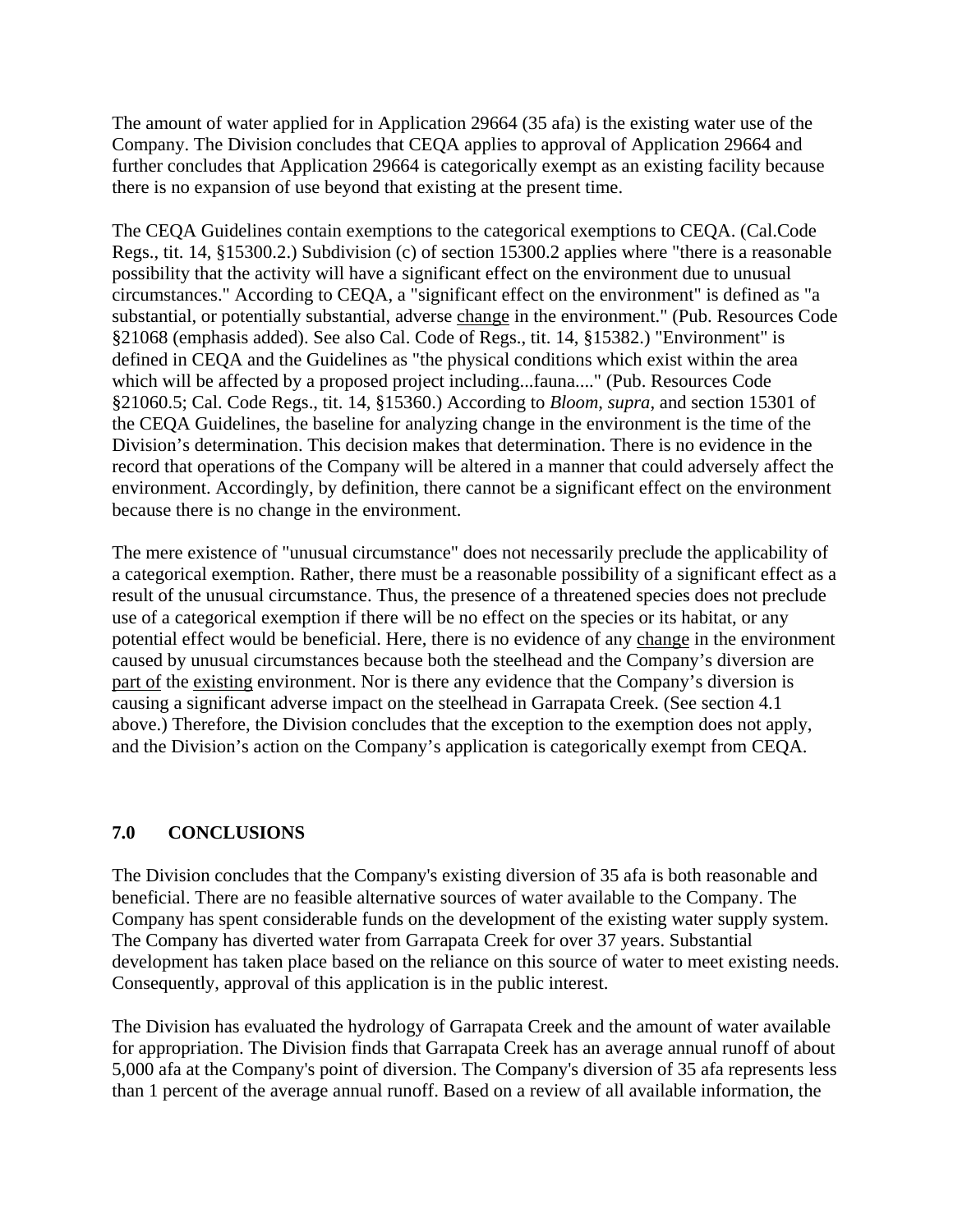Division also concludes that Garrapata Creek is perennial stream and has surface flow throughout the year, even during drought years.

The Division has also evaluated the potential impact of the Company's diversions on steelhead and other public trust resources. The Company's well could only affect the flow regime in the 1,500 foot long stretch of stream downstream of the well and the inflow into the lagoon. Since the Company has an existing diversion, approval of this water right application would have no discernable impact on the flow regime that has existed in the lower stretch of the creek for the past 37 years. Based on a review of all available information, including the results of stream surveys conducted by DFG, the Division concludes that the steelhead in the lower portion of Garrapata Creek are in good condition. In addition, the lagoon provides habitat for steelhead and the DFG survey determined that there were numerous steelheads in the lagoon in good condition.

The Company's existing diversions have no significant impact on peak flows that are essential in coastal streams in order to breech the sand bar at the mouth of the stream and to maintain suitable geomorphological conditions in the stream reach downstream of the Company's well. Since the company diverts by means of a well, the Company's diversion would not create a barrier to fish passage and would not cause entrainment or entrapment of fish, which is a common problem with surface diversions.

It should be noted that there is relatively little development in the area (i.e. 10 recorded diversions with total maximum water rights of 500 afa, or roughly 10 percent of the average annual outflow). Consequently, the flow in the creek is close to the natural or unimpaired flow conditions. Development within the watershed has probably had little impact on the flow regime, or other factors, that are important for maintaining steelhead in good condition which include water temperature, water quality, erosion, sedimentation, geomorphology, riparian habitat.

There is insufficient information available to determine whether the red legged frog and southwestern pond turtle are present in the lower portion of Garrapata Creek, what flow regime is necessary to protect those species and whether the Company's diversions would have any measurable effect on those species.

To further insure this diversion will not have an adverse effect on steelhead, the riparian habitat and other public trust resources within the lower portion of Garrapata Creek, the Division will require that the Company bypass visible surface flow in the lower portion of Garrapata Creek whenever it is diverting and there is visible surface flow 100 yards upstream of the Company's well. Requiring the Company to bypass visible surface flow in the lower portion of Garrapata Creek should provide sufficient flow - - both surface and subsurface flow - - to maintain the riparian habitat in good condition. Bypassing visible surface flow, coupled with the subterranean stream of Garrapata Creek, should also insure that this diversion does not affect the presence of some pools in the stream, which are important for steelhead rearing, even during drought years.

The Division will include Standard Permit Term 12 in the water right permit, which provides the SWRCB with continuing authority to modify the Company's water permit in order to protect public trust resources. Should the DFG or other parties develop additional information in the future relating to the flow regime or other measures which may be needed to protect steelhead or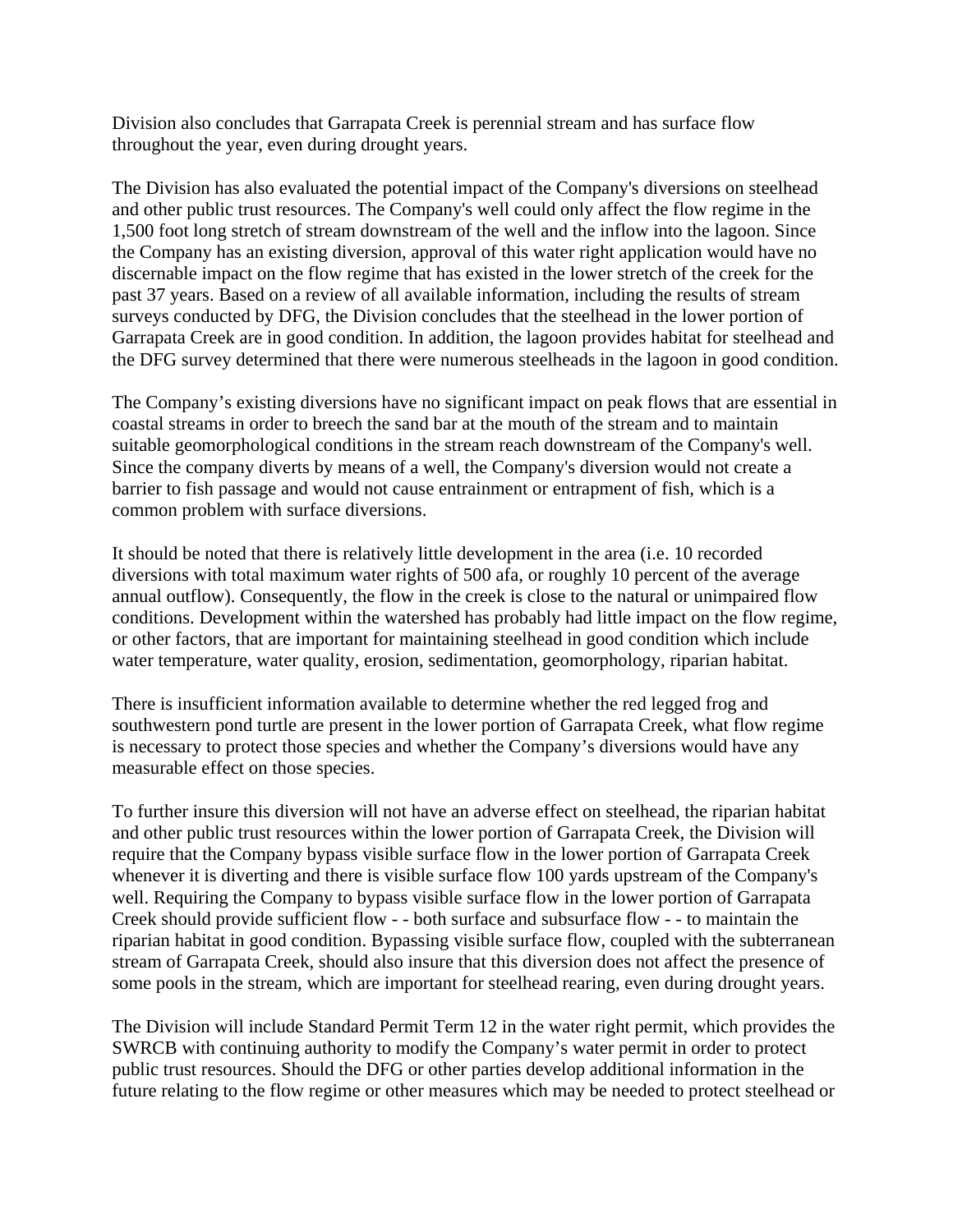other public trust resources, the SWRCB could modify the Company's permit after notice and an opportunity to be heard.

The Company is required to comply with all applicable provisions of the state and federal Endangered Species Acts. The Company may need to obtain a "take" permit from NMFS and/or the USFWS, if it appears that a "take" will occur. Such permits may contain additional terms and conditions.

## **8.0 DECISION**

Based on a review of all available information, the Division concludes that water is available for appropriation, approval of the project described in the amended application is categorically exempt from CEQA as an existing facility, and a water right permit should be issued to the Company for diversion of 35 afa, with the inclusion of the standard and the special terms described below:

1. Term 5a (modified) – The water appropriated shall be limited to the quantity which can be beneficially used and shall not exceed 35 afa to be diverted from January 1 to December 31 of each year. The rate of the diversion shall not exceed 0.11 cfs.

2. Standard Term 22 – This permit shall not be construed as conferring upon permittee right of access to the point of diversion.

3. Term 47 (modified) – Permittee shall install and properly maintain a meter, satisfactory to the Chief of the Division, which is capable of measuring the instantaneous rate of diversion in gallons per minute and the cumulative quantity of water diverted in gallons. The meter shall be conveniently located so as to be accessible for reading by the SWRCB or its designated representative.

Permittee shall record the cumulative meter readings approximately the first of each month. Meter readings shall be supplied to the SWRCB with the annual progress report submitted to the SWRCB by permittee.

4. For the protection of public trust resources of Lower Garrapata Creek, the permittee shall allow visible flow in Garrapata Creek downstream of the point of diversion. If visible flow does not exist in Garrapata Creek, downstream of the point of diversion, the permittee shall cease diversions or augment the stream flows to ensure a visible flow exists. This term does not apply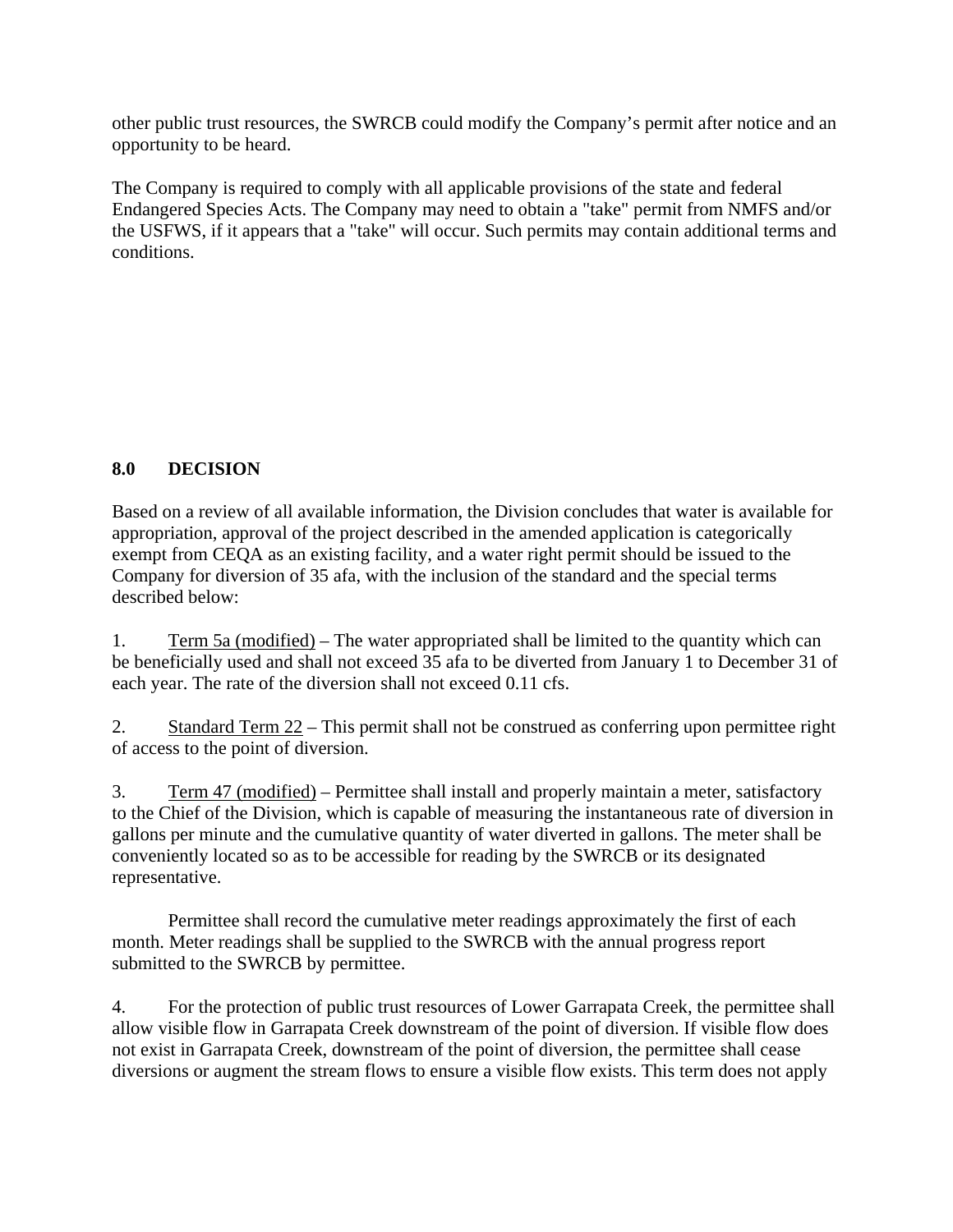if the permittee can document that 100 yards upstream of the point of diversion there is no visible flow.

5. The permittee shall maintain written records regarding the observations of visible flow both upstream and downstream of the point of diversion. Observations shall be made on a weekly basis during the period June 1 to October 30 and made available to the Division upon request. If visible flow does not exist at any time, the frequency of observations shall be on a daily basis until visible surface flow exists for at least 14 consecutive days. In the event of a violation of this term, the permittee shall immediately notify the Chief of the Division of Water Rights.

### **ALL PERMITS ISSUED BY THE STATE WATER RESOURCES CONTROL BOARD ARE SUBJECT TO THE FOLLOWING TERMS AND CONDITIONS:**

(A) Permittee shall maintain records of the amount of water diverted and used to enable SWRCB to determine the amount of water that has been applied to beneficial use pursuant to Water Code section 1605.

(B) The amount authorized for appropriation may be reduced in the license if investigation warrants.

(C) Progress reports shall be submitted promptly by permittee when requested by the SWRCB until a license is issued.

(D) Permittee shall allow representatives of the SWRCB and other parties, as may be authorized from time to time by said SWRCB, reasonable access to project works to determine compliance with the terms of this permit.

(E) Pursuant to California Water Code sections 100 and 275, and the common law public trust doctrine, all rights and privileges under this permit and under any license issued pursuant thereto, including method of diversion, method of use, and quantity of water diverted, are subject to the continuing authority of SWRCB in accordance with law and in the interest of the public welfare to protect public trust uses and to prevent waste, unreasonable use, unreasonable method of use, or unreasonable method of diversion of said water.

The continuing authority of the SWRCB may be exercised by imposing specific requirements over and above those contained in this permit with a view to eliminating waste of water and to meeting the reasonable water requirements of permittee without unreasonable draft on the source. Permittee may be required to implement a water conservation plan, features of which may include but not necessarily be limited to (1) reusing or reclaiming the water allocated; (2)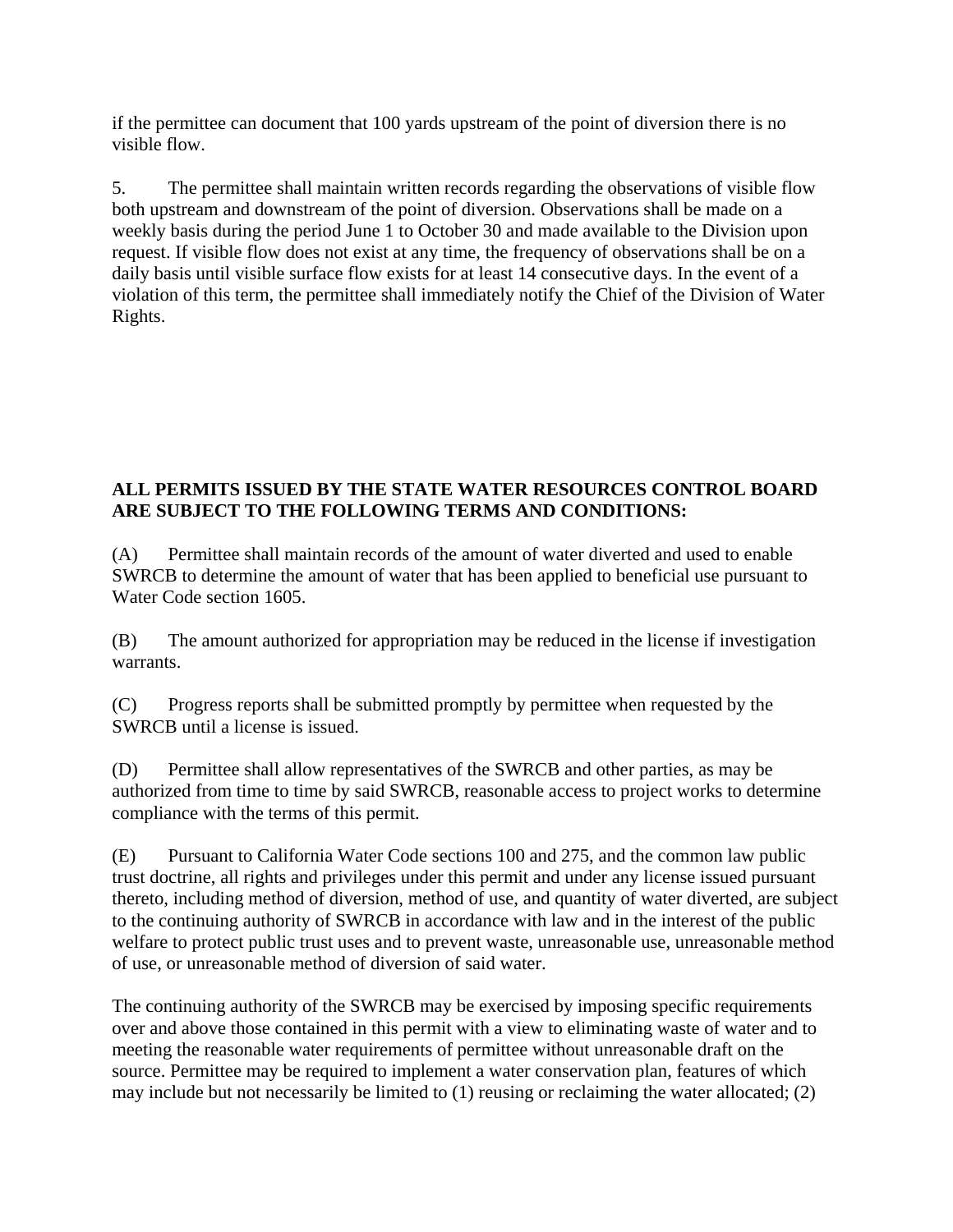using water reclaimed by another entity instead of all or part of the water allocated; (3) restricting diversions so as to eliminate agricultural tailwater or to reduce return flow; (4) suppressing evaporation losses from water surfaces; (5) controlling phreatophytic growth; and (6) installing, maintaining, and operating efficient water measuring devices to assure compliance with the quantity limitations of this permit and to determine accurately water use as against reasonable water requirements for the authorized project. No action will be taken pursuant to this paragraph unless the SWRCB determines, after notice to affected parties and opportunity for hearing, that such specific requirements are physically and financially feasible and are appropriate to the particular situation.

The continuing authority of the SWRCB also may be exercised by imposing further limitations on the diversion and use of water by the permittee in order to protect public trust uses. No action will be taken pursuant to this paragraph unless the SWRCB determines, after notice to affected parties and opportunity for hearing, that such action is consistent with California Constitution Article X, Section 2; is consistent with the public interest; and is necessary to preserve or restore the uses protected by the public trust.

(F) The quantity of water diverted under this permit and under any license issued pursuant thereto is subject to modification by the SWRCB if, after notice to the permittee and an opportunity for hearing, the SWRCB finds that such modification is necessary to meet water quality objectives in water quality control plans which have been or hereafter may be established or modified pursuant to Division 7 of the Water Code. No action will be taken pursuant to this paragraph unless the SWRCB finds that (1) adequate waste discharge requirements have been prescribed and are in effect with respect to all waste discharges which have any substantial effect upon water quality in the area involved, and (2) the water quality objectives cannot be achieved solely through the control of waste discharges.

(G) This permit does not authorize any act which results in the taking of a threatened or endangered species or any act which is now prohibited, or becomes prohibited in the future, under either the California Endangered Species Act (Fish and Game Code sections 2050 to 2097) or the federal Endangered Species Act (16 U.S.C.A. sections 1531 to 1544). If a "take" will result from any act authorized under this water right, the permittee shall obtain an incidental take permit prior to construction or operation. Permittee shall be responsible for meeting all requirements of the applicable Endangered Species Act for the project authorized under this permit.

### *This permit is issued and permittee takes it subject to the following provisions of the Water Code:*

*Section 1390. A permit shall be effective for such time as the water actually appropriated under it is used for a useful and beneficial purpose in conformity with this division (of the Water Code), but no longer.* 

*Section 1391. Every permit shall include the enumeration of conditions therein which in substance shall include all of the provisions of this article and the statement that any*